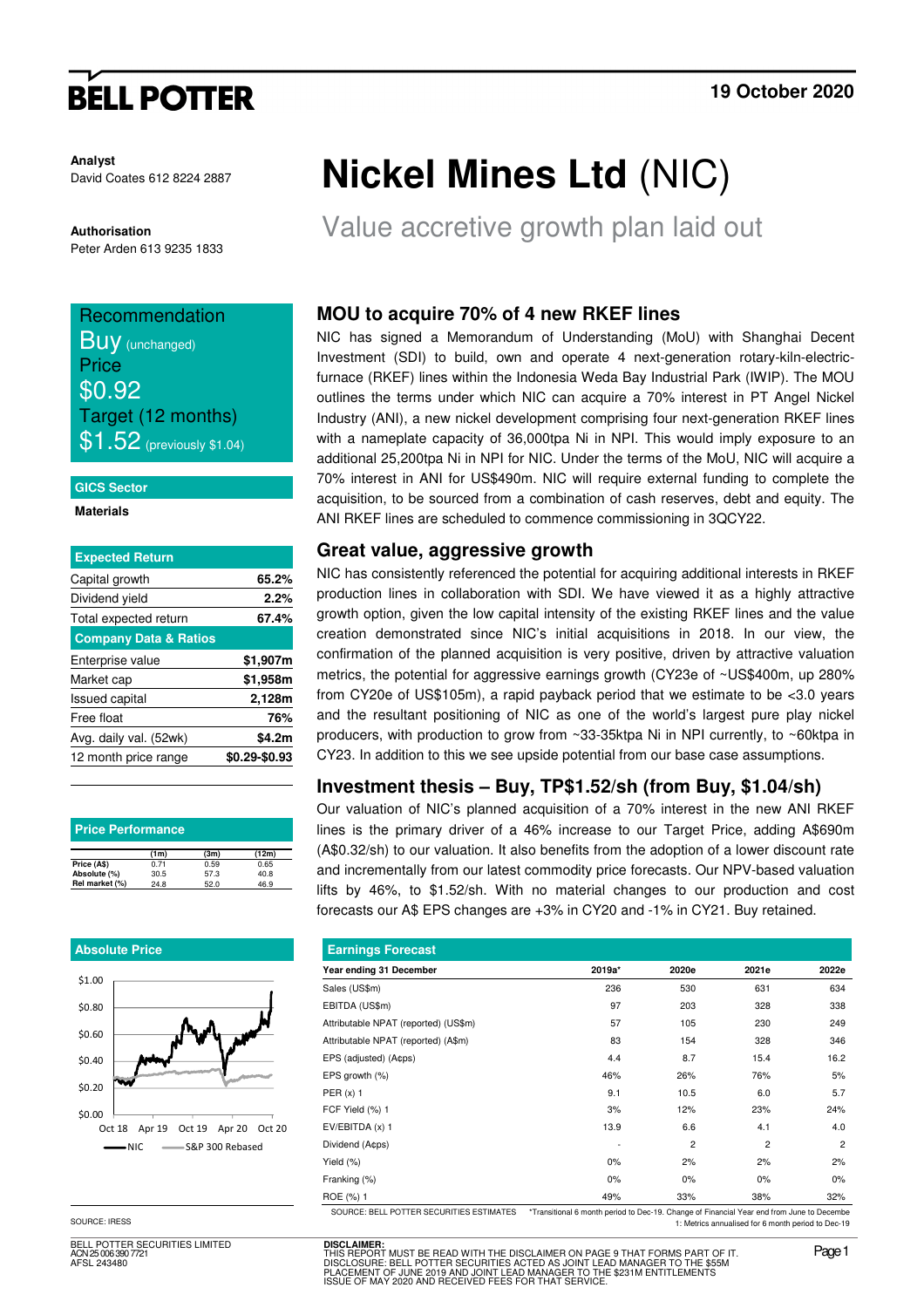# **Value accretive growth plan laid out**

### **MOU to acquire 70% of 4 new RKEF lines**

NIC has signed a Memorandum of Understanding (MoU) with Shanghai Decent Investment (SDI) to build, own and operate 4 next-generation rotary-kiln-electric-furnace (RKEF) lines within the Indonesia Weda Bay Industrial Park (IWIP). SDI is NIC's major shareholder (18.6%), its partner at NIC's existing RKEF lines and a subsidiary of Tsingshan, the world's largest stainless steel producer.

The MOU outlines the terms under which NIC can acquire a 70% interest in PT Angel Nickel Industry (ANI), a new nickel development project within the IWIP located on Halmahera Island in Indonesia. The ANI project will comprise four next-generation RKEF lines with a nameplate capacity of 36,000tpa Ni in NPI, implying exposure to an additional 25,200tpa Ni in NPI for NIC.

Under the terms of the MoU, NIC will acquire a 70% interest in ANI for US\$490m in two staged payments of US\$210m by the end of 1QCY21 to secure an initial 30% interest and US\$280m by the end of 4QCY21 to secure a further 40% interest. Deposits of US\$10m (paid upon signing of the MoU) and US\$20m (paid upon execution of a Definitive Agreement) will be offset against the first stage payment. NIC has stated its cash consideration will be funded from a combination of cash reserves, debt and equity.

The IWIP has been established and already has four commissioned RKEF lines with a further eight under construction as part of Tsingshan's strategy of shifting its NPI production from China to lower cost operations close to the source of the raw materials in Indonesia. The ANI RKEF lines are scheduled to commence commissioning in 3QCY22.

### **Great value, aggressive growth**

NIC has consistently referenced the potential for acquiring additional interests in RKEF production lines in collaboration with SDI (Tsingshan). We have always viewed it as a highly attractive growth option, given the low capital intensity of the existing RKEF lines and the value creation demonstrated since NIC's initial acquisitions in 2018. In terms of competing for NIC's growth capital, these options are hard to beat. In our view, the confirmation of the planned acquisition and further growth of NIC's production base is a very positive announcement. We expect this to be a highly value accretive acquisition that marks out a clear, capital efficient growth pathway for NIC in a market where its peers are facing stable or declining production.

The key positives of the planned acquisition, in our view, include:

- **Attractive valuation metrics**: we calculate the ANI acquisition is priced at ~US\$19,400/t annual Ni in NPI production (being the capital intensity based on nameplate capacity). This includes the 380MW power station and compares favourably to US\$20,000/t paid by NIC for the most recent Hengjaya (HNI) and Ranger (RNI) acquisitions;
- The completion of the acquisition would drive **aggressive earnings growth**, leading to attributable earnings of ~US\$400m in CY23 (prior to allowing for tax concessions), up 280% from CY20e of US\$105m;
- That the deal would firmly establish NIC as **one of the largest pure nickel exposures globally**, with production estimated to grow from ~33-35ktpa Ni in NPI currently, to ~60ktpa once the ANI project is ramped up to nameplate production rates;
- A **rapid payback period that we estimate to be <3.0 years** against NIC's US\$490m (A\$700m) investment; and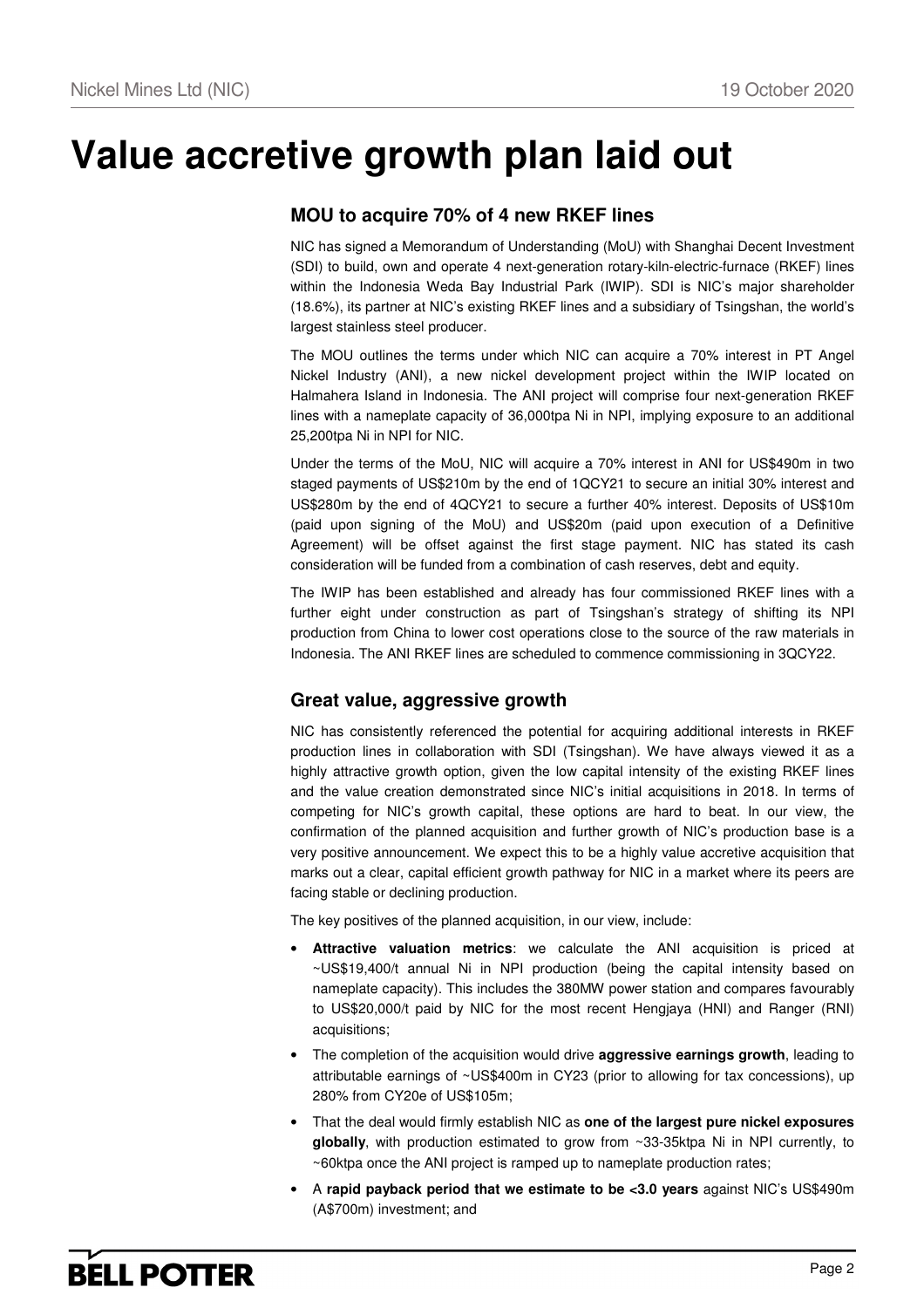• The HNI and RNI operations have **demonstrated an excellent track record** from construction, through the commissioning stages and then consistently exceeding nameplate production (by  $>40\%$  over the last four quarters on our calculations) – mitigating the risk of further acquisitions.

#### **Upside potential**

In addition to this we see upside potential from our base case assumptions, with opportunities for:

- Production to be above the 36ktpa Ni in NPI nameplate. Allowing for outperformance of 30%, this would imply a production rate attributable to NIC of 66ktpa Ni in NPI;
- Our valuation makes no allowance for the regulated tax concessions (first 7 years 0% corporate income tax rate), for which both HNI and RNI operations qualified; and
- Lower operating costs flowing from ownership of the 380MW power station planned for the IWIP, optimised and larger scale RKEF lines (compared with the HNI and RNI projects at the IMIP) and potentially lower shipping costs due to the IWIP's location, adjacent to one of the world's largest known laterite nickel deposits.

#### **Funding**

On our current forecasts NIC will require funding from external sources to complete the ANI acquisition. NIC has stated it will be funded from a combination of cash reserves, debt and equity. There has been no indication of SDI's participation (or not), but in our view it is likely to at least maintain its current level of ownership. NIC will be attractive to both equity and debt providers. NIC currently has very low gearing levels (US\$55m as at 30 June 2020, or 0.37x CY20e EBITDA and is currently net cash) and the long-life, low-cost nature of the assets are, in our view, amenable to low cost debt funding. Demonstrated high returns on equity are also attractive. We believe NIC will be able to put together a competitive funding package for the acquisition.

### **Changes to our forecasts**

We make no changes to our underlying production and cost assumptions for NIC's existing operations at the IMIP, but following the announcement of the MOU we make the following changes to our modelled assumptions:

- Include a provisional valuation of A\$690m (~A\$0.32/sh) for the planned acquisition of the 70% interest in the 4 new, next-generation RKEF lines at the IWIP. The valuation is based upon a risk-adjusted (75% x full value) DCF of NIC's interest in the 36ktpa Ni in NPI production from these lines;
- In line with the rest of our coverage we have lowered our discount rate on the basis of a lower risk-free rate. In the case of NIC this results in our discount rate being lowered from 14% (nominal) to 12% (nominal);
- Extended our dividend forecast forward, reflecting the funding flexibility for NIC's planned growth, which we believe will not preclude the payment of a dividend, as well as the quantum and timing of the planned acquisition, which we believe NIC can afford while maintaining its dividend payment; and
- Updated for our latest commodity price and foreign exchange rate forecasts, which include incremental increases to our CY20e nickel price and CY20 and CY21 AUD:USD exchange rate.

The net impact of these changes are summarised in the forecast changes table overleaf: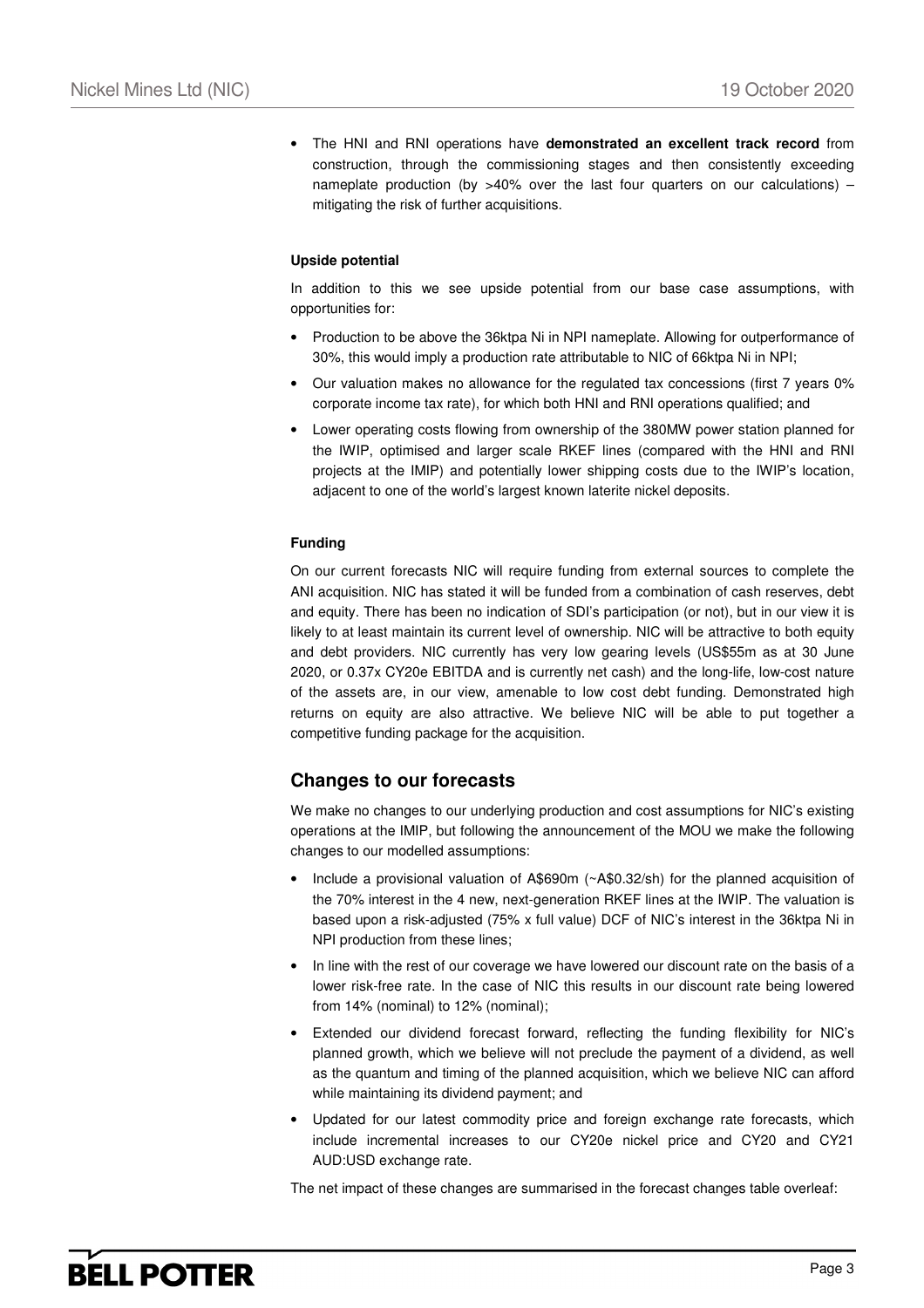| Table 1 - Changes to our CY forecasts |                 |           |           |                |                |                |               |               |        |
|---------------------------------------|-----------------|-----------|-----------|----------------|----------------|----------------|---------------|---------------|--------|
|                                       | <b>Previous</b> |           |           | <b>New</b>     |                |                | Change        |               |        |
| Year end 30 December                  | <b>Dec-20</b>   | Dec-21    | Dec-22    | <b>Dec-20</b>  | <b>Dec-21</b>  | Dec-22         | <b>Dec-20</b> | <b>Dec-21</b> | Dec-22 |
| Prices & currency                     |                 |           |           |                |                |                |               |               |        |
| Nickel price (US\$/t)                 | 13,393          | 16,424    | 17,527    | 13,532         | 16,424         | 17,527         | $1\%$         | 0%            | $0\%$  |
| <b>US\$/A\$</b>                       | 0.67            | 0.69      | 0.72      | 0.68           | 0.70           | 0.72           | 2%            | $1\%$         | $0\%$  |
| <b>Production &amp; costs</b>         |                 |           |           |                |                |                |               |               |        |
| Ore mined (t)                         | 799,628         | 1,560,000 | 1,560,000 | 799,628        | 1,560,000      | 1,560,000      | 0%            | 0%            | $0\%$  |
| Nickel in ore (t)                     | 14,440          | 28,080    | 28,080    | 14,440         | 28,080         | 28,080         | 0%            | 0%            | 0%     |
| RKEF NPI production (t)               | 301,308         | 304,615   | 304,615   | 301,308        | 304,615        | 304,615        | 0%            | 0%            | 0%     |
| Contained nickel (t)                  | 42,718          | 41,123    | 38,077    | 42,718         | 41,123         | 38,077         | 0%            | 0%            | 0%     |
| Contained nickel (t, attributable)    | 29,896          | 32,898    | 30,462    | 29,896         | 32,898         | 30,462         | 0%            | $0\%$         | $0\%$  |
| Cash costs (US\$/t Ni)                | 7,424           | 7,664     | 7,962     | 7,424          | 7,664          | 7,962          | 0%            | $0\%$         | 0%     |
| Earnings & valuation                  |                 |           |           |                |                |                |               |               |        |
| Revenue (consolidated, US\$m)         | 524             | 631       | 634       | 530            | 631            | 634            | 1%            | 0%            | $0\%$  |
| Revenue (attributable, US\$m)         | 391             | 532       | 531       | 396            | 532            | 531            | $1\%$         | 0%            | 0%     |
| EBITDA (attributable, US\$m)          | 143             | 258       | 268       | 148            | 258            | 268            | 4%            | 0%            | $0\%$  |
| NPAT (reported, attributable, US\$m)  | 100             | 230       | 250       | 105            | 230            | 249            | 5%            | 0%            | 0%     |
| EPS (reported) (Acps)                 | 8.5             | 15.7      | 16.3      | 8.7            | 15.4           | 16.2           | 3%            | $-1%$         | 0%     |
| PER(x)                                | 10.8            | 5.9       | 5.6       | 10.5           | 6.0            | 5.7            | (0.3)         | 0.1           | 0.0    |
| EPS growth (%)                        | 23%             | 84%       | 4%        | 26%            | 76%            | 5%             | 4%            | $-8%$         | 1%     |
| DPS (Acps)                            | $\overline{c}$  | $\sim$    |           | $\overline{c}$ | $\overline{c}$ | $\overline{c}$ | 0%            | na            | na     |
| Yield                                 | 2%              | 0%        | 0%        | 2%             | 2%             | 2%             | 0%            | 2%            | 2%     |
| NPV (A\$/sh)                          | 1.04            | 1.26      | 1.38      | 1.52           | 1.73           | 1.84           | 46%           | 38%           | 33%    |
| Price Target (A\$/sh)                 | 1.04            |           |           | 1.52           |                |                | 46%           |               |        |

SOURCE: COMPANY DATA AND BELL POTTER SECURITIES ESTIMATES

Our valuation of NIC's planned acquisition of a 70% interest in the new ANI RKEF lines is the primary driver of a 46% increase to our Target Price, adding A\$690m (A\$0.32/sh) to our valuation. The adoption of a lower discount rate (12% down from 14%, nominal), together with a marginally higher Ni price forecast (partially offset by a higher exchange rate) lifts our Target Price a further A\$350m (A\$0.16/sh). With no material changes to our production and cost forecasts, the higher nickel price and exchange rate result in only minor changes to our A\$ EPS forecast of +3% in CY20 and -1% in CY21. We have not yet formally incorporated production from the ANI lines into our forecasts, which is targeted for CY23. Our NPV-based, sum-of-the-parts valuation lifts by 46%, to \$1.52/sh.

### **Upcoming catalysts**

Upcoming catalysts for NIC include:

- The release of NIC's September 2020 quarterly production and cost report, expected in late October 2020;
- The execution of a binding Definitive Agreement and shareholder approval, to which the transaction is conditional;
- Ongoing production updates from the Hengjaya and Ranger Nickel RKEF lines. Both projects have now achieved established production levels above nameplate. Ongoing updates will reinforce the sustainability of these production levels;
- Updates on Ni in NPI pricing and payabilities, which we would like to see sustained at 90% of the LME nickel price, or better;
- Progress updates for the Hengjaya Mine, where a major production expansion is underway, targeting production of 150kt ore per month and costs of ~US\$18/t over the course of CY20; and
- Updates on the ownership levels of the 80%-owned Hengjaya Mine, which is subject to Indonesia's compulsory divestment laws.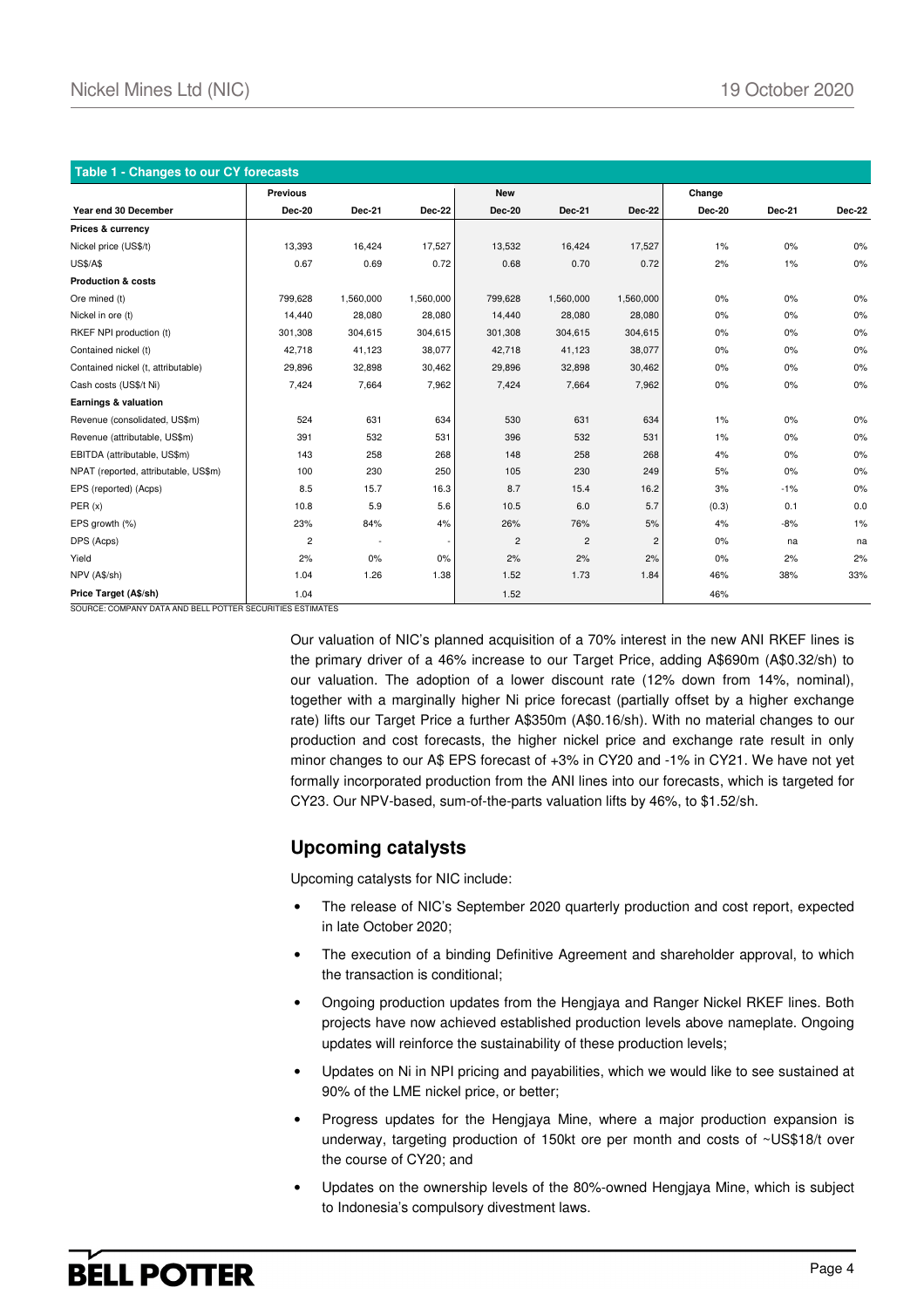

## **NIC vs the ASX Metals and Mining Index**

SOURCE: IRESS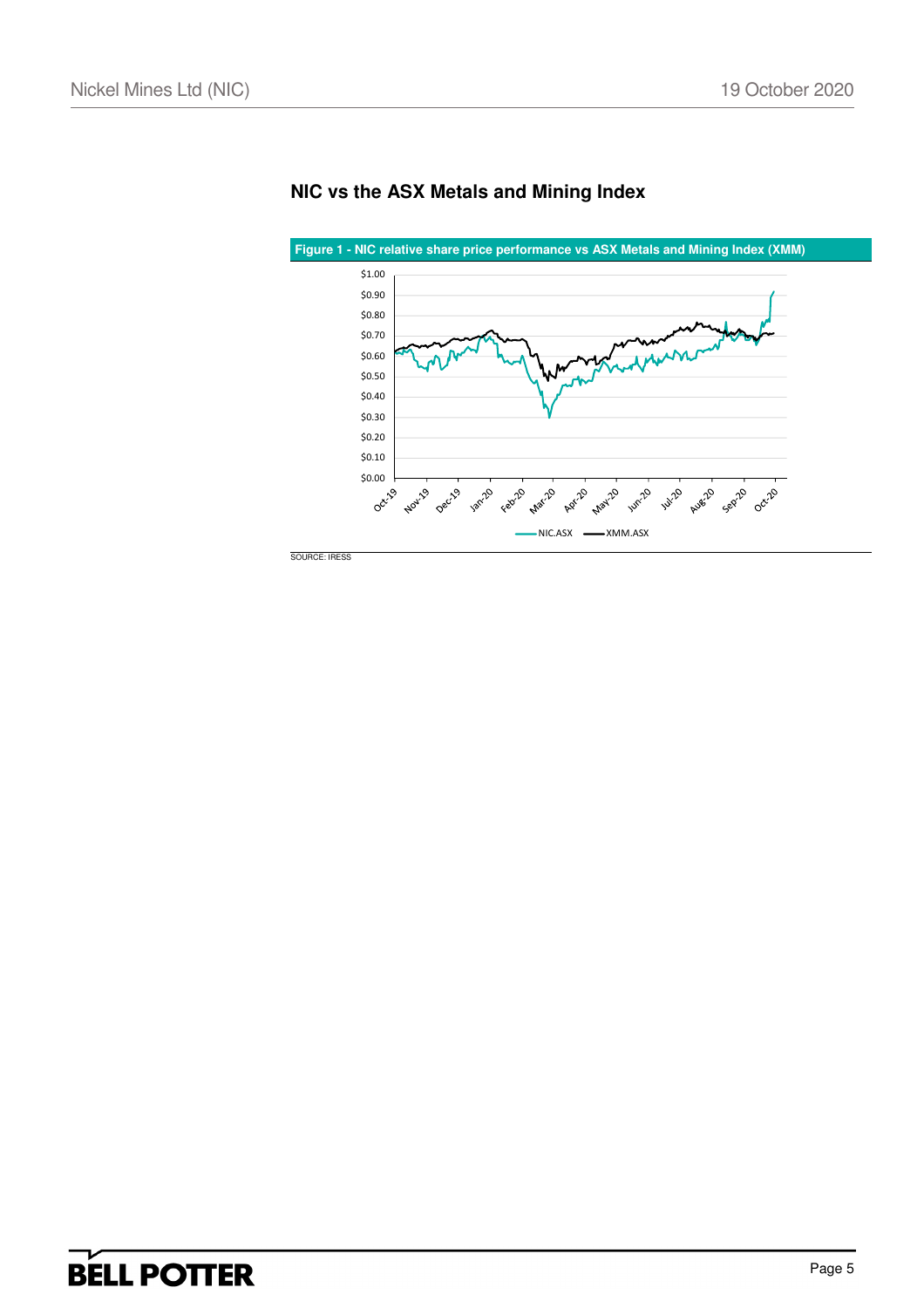# **Nickel Mines Limited (NIC)**

## **Company description: fully integrated NPI producer**

Nickel Mines Limited ('Nickel Mines' or 'NIC') was formed in 2007 and listed on the ASX in 2018. Its operations are focused in Central Sulawesi, Indonesia, where it holds a 60% interest four Rotary Kiln Electric Furnace (RKEF) NPI production lines (the two Hengjaya lines and the two Ranger lines) with Shanghai Decent Investments (SDI) a subsidiary of Tsingshan Group, the world's largest stainless steel producer. In June 2020, NIC exercised its option to increase its ownership of both Hengjaya and Ranger to 80%, for US\$120m, becoming effective 1 July 2020.

The RKEF lines are located in an existing, fully integrated stainless steel production facility, the Indonesian Morowali Industrial Park (IMIP), in Central Sulawesi, Indonesia. First production from the Hengjaya Lines was achieved on 31 January 2019 and exceeded their nameplate production run-rate of 16ktpa nickel in NPI (100% basis) during the September quarter 2019. The Ranger Lines commenced production during the September quarter 2019 and exceeded nameplate in the December quarter 2019.

NIC also holds an 80% interest in Hengjaya Mine ('HM'), a high-grade, long-life nickel laterite deposit, also in Central Sulawesi in close proximity to the IMIP. The balance of the asset is owned by NIC's local Indonesian partner. The HM produces Direct Shipping Ore (DSO), the bulk of which is sold into the IMIP facility for the production of Nickel Pig Iron (NPI), a key input into stainless steel production.

### **Investment thesis – Buy, TP\$1.52/sh (from Buy, \$1.04/sh)**

Our valuation of NIC's planned acquisition of a 70% interest in the new ANI RKEF lines is the primary driver of a 46% increase to our Target Price, adding A\$690m (A\$0.32/sh) to our valuation. It also benefits from the adoption of a lower discount rate and incrementally from our latest commodity price forecasts. Our NPV-based valuation lifts by 46%, to \$1.52/sh. With no material changes to our production and cost forecasts our A\$ EPS changes are +3% in CY20 and -1% in CY21. Buy retained.

### **Valuation: \$1.52/sh**

Our 12-month forward NIC valuation incorporates DCF models of its attributable interests in the Hengjaya laterite nickel ore mine (HM), an 80% interest in the two Hengjaya Nickel RKEF lines and an 80% interest in the two Ranger Nickel RKEF lines.

We have constructed a discounted cash flow (DCF) model for NIC's attributable interest in these RKEF lines that are in production at Tsingshan's IMIP facility and a DCF calculation for NIC's current 80% interest (declining to 49% by FY2023) in the Hengjaya laterite nickel ore mine.

We also include a risk-adjusted, NPV-based valuation for NIC's prospective 70% interest in the Angel Nickel Industry ANI project, a notional value for other exploration and development projects, an estimate of corporate overhead costs and NIC's last reported net cash position. Our valuation is calculated on a fully diluted basis. Following the latest update, our valuation stands at \$1.52/sh.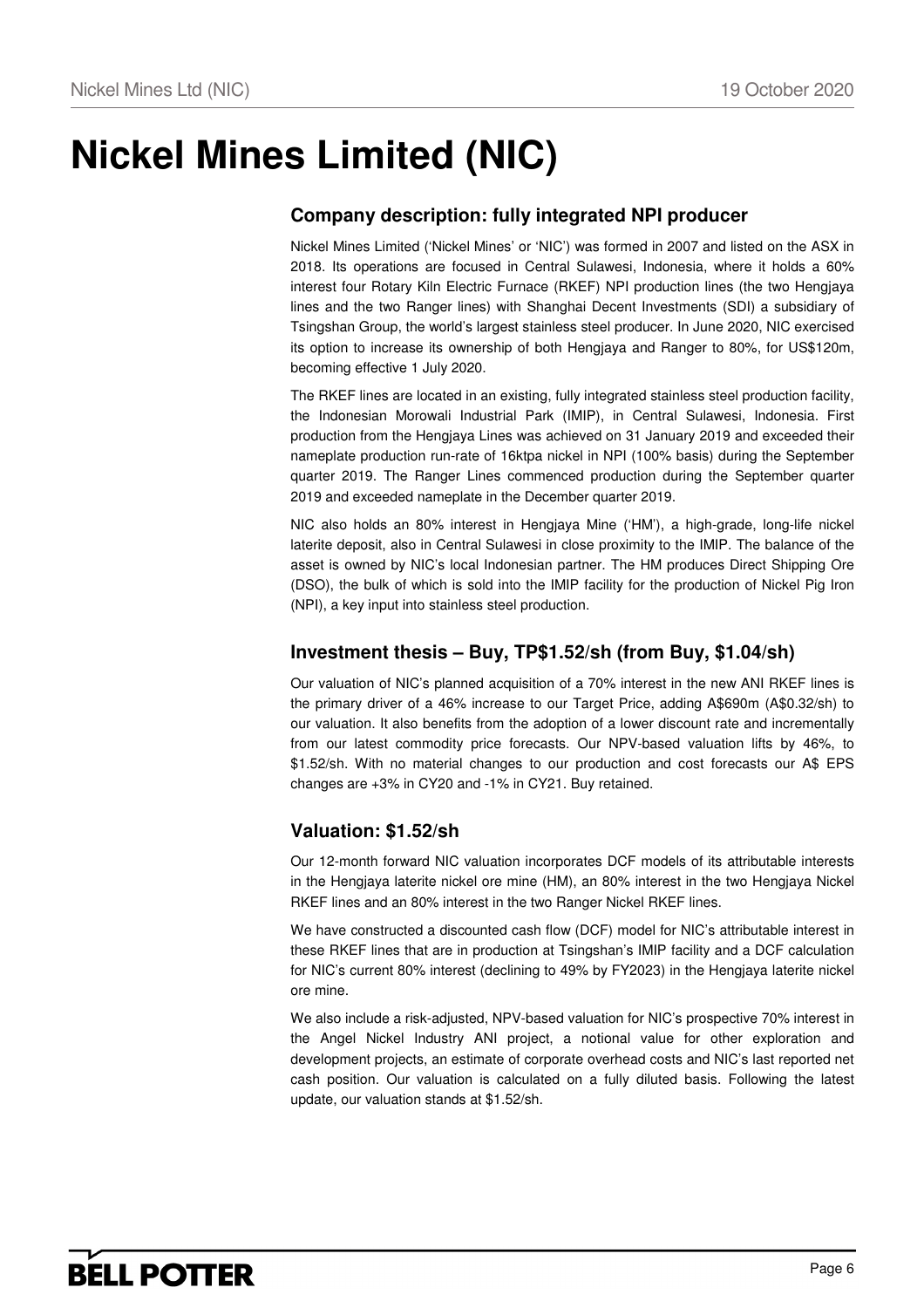### **Risks**

Key risks to our investment case include (but are not limited to):

- **Funding and capital management risks:** Funding and capital management risks can include access to debt and equity finance, maintaining covenants on debt finance, managing dividend payments and managing debt repayments. Exploration and development companies with no sales revenues are reliant on access to equity markets and debt financing to fund the advancement and development of their projects.
- **Operating and development risks:** Mining companies' assets are subject to risks associated with their operation and development. Risks for each company can be heightened depending on method of operation (e.g. underground versus open pit mining) or whether it is a single mine company. Development of mining assets may be subject to receiving permits, approvals timelines or weather events, causing delays to commissioning and commercial production.
- **COVID-19 risks:** Mining companies' rely on freedom of movement of workforces, functioning transport routes, reliable logistics services including road, rail, aviation and ports in order to maintain operations and get their products to market. They also rely on liquid, functioning markets to sell their products. Measures being put in place to combat the COVID-19 pandemic are posing risks to these conditions.
- **Operating and capital cost fluctuations:** The cost and availability of exploration, development and mining inputs can fluctuate widely and cause significant differences between planned and actual operating and capital costs. Key operating costs are linked to energy and labour costs as well as access to, and availability of, technical skills, operating equipment and consumables.
- **Commodity price and exchange rate fluctuations:** The future earnings and valuations of exploration, development and producing Resources companies are subject to fluctuations in underlying commodity prices and foreign currency exchange rates.
- **Resource growth and mine life extensions:** The viability of future operations and the earnings forecasts and valuations reliant upon them may depend upon resource and reserve growth to extend mine lives, which is in turn dependent upon exploration success, of which there are no guarantees.
- **Regulatory changes risks:** Changes to the regulation of infrastructure and taxation (among other things) can impact the earnings and valuation of mining companies. NIC's assets are located in Sulawesi, Indonesia, which has in the past implemented regulatory changes related to mining project ownership, fiscal terms and mineral export requirements.
- **Sovereign risks:** Mining companies' assets are subject to the sovereign risks of the jurisdiction within which they are operating. NIC's assets are in Indonesia, a G20 country with one of the largest economies in SE Asia. Its sovereign debt is rated investment grade by the major ratings agencies.
- **Corporate/M&A risks:** Risks associated with M&A activity including differences between the entity's and the market's perception of value associated with completed transactions. NIC is the junior partner co-investing in production assets with a large, privately owned Chinese company. The strength and cohesiveness of this relationship over the long term has the potential to both add and reduce value to the partnership. One of the key mitigating factors in this respect has been the investment of a combined US\$50m by SDI and Wanlu Investments (US\$26m and US\$24m respectively) into NIC equity.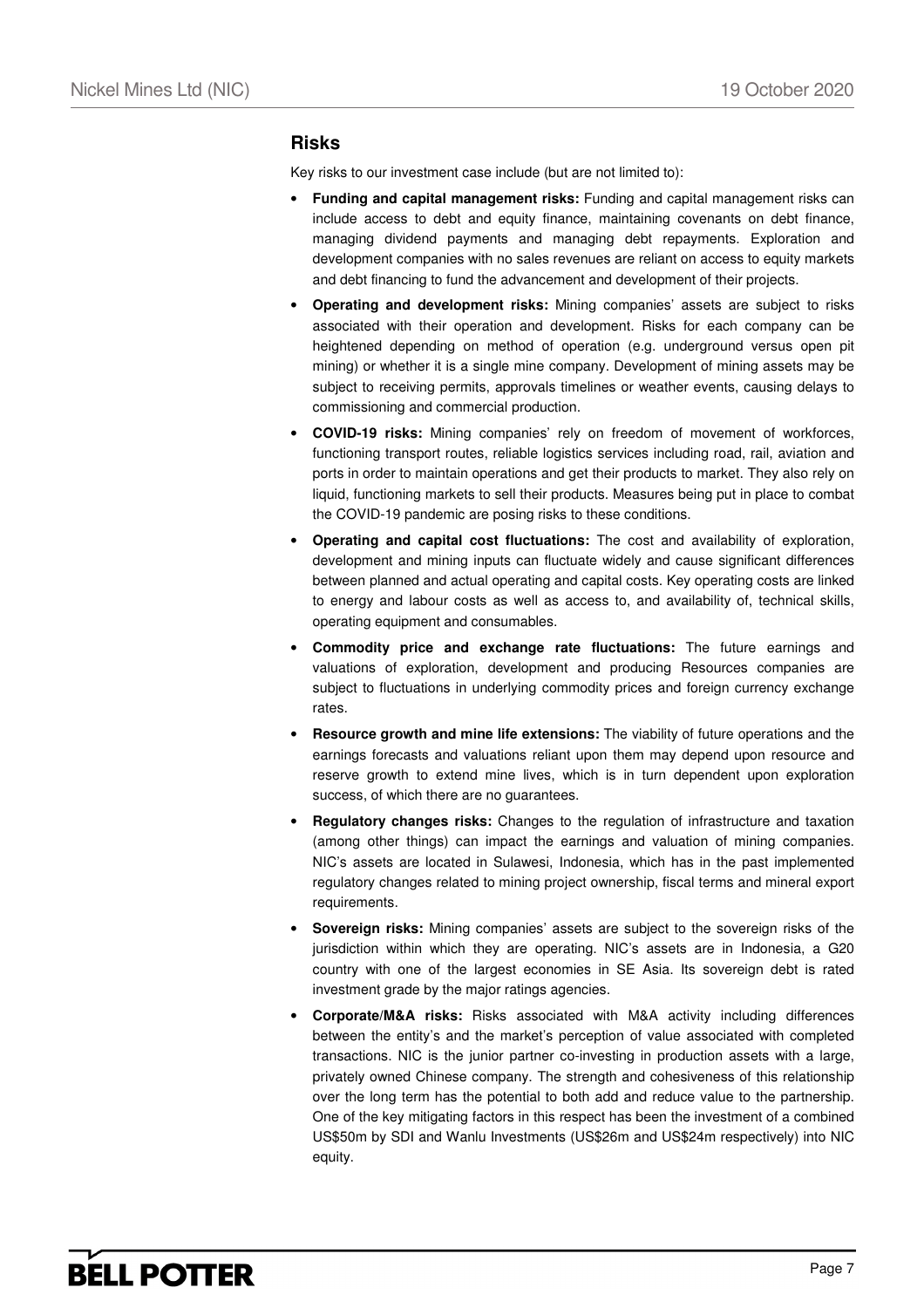## **Nickel Mines Ltd** as at 19 October 2020

## Nickel Mines Ltd (Nickel Mines Ltd (Nickel Mines Ltd (Nickel Mines Ltd (Nickel Mines Ltd Control) Recommendation Buy Price \$0.92

### **Table 2 - Financial summary**

| <b>PROFIT AND LOSS</b>                     |              |                                        |         |         |              |               | <b>FINANCIAL RATIOS</b>                                                                                                                       |                                |                                          |                   |                   |                   |                   |
|--------------------------------------------|--------------|----------------------------------------|---------|---------|--------------|---------------|-----------------------------------------------------------------------------------------------------------------------------------------------|--------------------------------|------------------------------------------|-------------------|-------------------|-------------------|-------------------|
| Year ending 31 Dec. (from 2020)            | Unit         | 2019a                                  | 2019a*  | 2020e   | 2021e        | 2022e         | Year ending 31 Dec. (from 2020)                                                                                                               | Unit                           | 2019a                                    | 2019a'            | 2020e             | 2021e             | 2022e             |
| Revenue                                    | US\$m        | 64.9                                   | 236.1   | 530.5   | 631.1        | 633.8         | <b>VALUATION</b>                                                                                                                              |                                |                                          |                   |                   |                   |                   |
| Expense                                    | US\$m        | (44.5)                                 | (138.9) | (327.1) | (303.5)      | (295.4)       | Attributable NPAT                                                                                                                             | US\$m                          | 65.5                                     | 56.5              | 105.2             | 229.7             | 248.8             |
| <b>EBITDA</b>                              | <b>US\$m</b> | 20.4                                   | 97.2    | 203.4   | 327.5        | 338.4         | <b>Attributable NPAT</b>                                                                                                                      | A\$m                           | 91.6                                     | 82.5              | 154.1             | 328.1             | 345.6             |
| Depreciation                               | US\$m        | (6.8)                                  | (16.4)  | (36.1)  | (36.4)       | (34.2)        | <b>Reported EPS</b>                                                                                                                           | Ac/sh                          | 6.9                                      | 5.1               | 8.7               | 15.4              | 16.2              |
| EBIT                                       | US\$m        | 13.6                                   | 80.8    | 167.3   | 291.1        | 304.2         | <b>Adjusted EPS</b>                                                                                                                           | Ac/sh                          | 0.9                                      | 4.4               | 8.7               | 15.4              | 16.2              |
| Net interest expense                       | US\$m        | 0.2                                    | (2.1)   | (3.7)   | 2.5          | 9.4           | EPS growth                                                                                                                                    | $\%$                           | nm                                       | 46%               | 26%               | 76%               | 5%                |
| Unrealised gains (Impairments)             | US\$m        | 57.3                                   | 7.4     |         |              |               | PER                                                                                                                                           | $\boldsymbol{\mathsf{x}}$      | 13.3x                                    | 9.1x              | 10.5x             | 6.0x              | 5.7x              |
| Other                                      | US\$m        | 0.7                                    | 5.4     | (11.3)  |              |               | <b>DPS</b>                                                                                                                                    | Ac/sh                          |                                          |                   | 2.0               | 2.0               | 2.0               |
| PBT                                        | US\$m        | 71.9                                   | 91.5    | 152.3   | 293.6        | 313.6         | Franking                                                                                                                                      | $\%$                           | 0%                                       | 0%                | 0%                | 0%                | 0%                |
| Tax expense                                | US\$m        | (0.1)                                  | (0.2)   | (0.4)   | (3.5)        | (2.7)         | Yield                                                                                                                                         | $\%$                           | 0%                                       | 0%                | 2%                | 2%                | 2%                |
| Consolidated profit (loss) for the year    | US\$m        | 71.8                                   | 91.3    | 151.9   | 290.2        | 310.9         | FCF/share                                                                                                                                     | Ac/sh                          | (14.4)                                   | 2.6               | 10.6              | 20.8              | 22.1              |
| Non-Controlling Interest                   | US\$m        | 6.3                                    | 34.8    | 46.6    | 60.5         | 62.1          | FCF yield                                                                                                                                     | $\%$                           | $-16%$                                   | 3%                | 12%               | 23%               | 24%               |
| Attributable NPAT (reported)               | <b>US\$m</b> | 65.5                                   | 56.5    | 105.2   | 229.7        | 248.8         | P/FCFPS <sup>1</sup>                                                                                                                          | X                              | $-6.4x$                                  | 35.6x             | 8.6x              | 4.4x              | 4.2x              |
| NPAT (underlying)                          | US\$m        | 8.2                                    | 49.1    | 105.2   | 229.7        | 248.8         | EV/EBITDA <sup>1</sup>                                                                                                                        | $\boldsymbol{\mathsf{x}}$      | 66.1x                                    | 13.9x             | 6.6x              | 4.1x              | 4.0x              |
|                                            |              |                                        |         |         |              |               | EBITDA margin                                                                                                                                 | $\%$                           | 31%                                      | 41%               | 38%               | 52%               | 53%               |
| <b>CASH FLOW</b>                           |              |                                        |         |         |              |               | EBIT margin                                                                                                                                   | $\%$                           | 21%                                      | 34%               | 32%               | 46%               | 48%               |
| Year ending 31 Dec. (from 2020)            | Unit         | 2019a                                  | 2019a*  | 2020e   | 2021e        | 2022e         | Return on assets                                                                                                                              | $\%$                           | 23%                                      | 26%               | 18%               | 24%               | 22%               |
| <b>OPERATING CASHFLOW</b>                  |              |                                        |         |         |              |               | Return on equity                                                                                                                              | $\%$                           | 37%                                      | 49%               | 33%               | 38%               | 32%               |
| Receipts                                   | US\$m        | 33.4                                   | 212.7   | 574.6   | 621.0        | 633.6         | <b>LIQUIDITY &amp; LEVERAGE</b>                                                                                                               |                                |                                          |                   |                   |                   |                   |
| Payments                                   | US\$m        | (28.4)                                 | (169.9) | (297.8) | (309.4)      | (297.5)       | Net debt (cash)                                                                                                                               | \$m                            | (45)                                     | 15                | (182)             | (406)             | (654)             |
| Tax                                        | US\$m        | (1.2)                                  | (4.7)   | 0.1     | (0.4)        | (3.5)         | ND / E                                                                                                                                        | $\%$                           | $-14%$                                   | 4%                | $-28%$            | $-47%$            | $-61%$            |
| Net interest                               | US\$m        | 0.2                                    | 0.1     | (3.7)   | 2.5          | 9.4           | $ND / (ND + E)$                                                                                                                               | $\%$                           | $-17%$                                   | 3%                | $-38%$            | $-90%$            | $-156%$           |
| Other                                      | US\$m        |                                        |         | (3.7)   |              |               | EBITDA / Interest                                                                                                                             | x                              | nm                                       | 46.1x             | 55.5x             | nm                | nm                |
| Operating cash flow                        | US\$m        | 4.1                                    | 38.2    | 269.5   | 313.7        | 342.0         |                                                                                                                                               |                                |                                          |                   |                   |                   |                   |
| <b>INVESTING CASHFLOW</b>                  |              |                                        |         |         |              |               | <b>ATTRIBUTABLE DATA - NICKEL MINES LTD</b>                                                                                                   |                                |                                          |                   |                   |                   |                   |
| Property, plant and equipment              | US\$m        | (19.5)                                 | (29.6)  | (131.0) | (2.9)        | (2.9)         | Year ending 31 Dec. (from 2020)                                                                                                               | Unit                           | 2019a                                    | 2019a'            | 2020e             | 2021e             | 2022e             |
| Mine development                           | US\$m        |                                        |         |         |              |               | Revenues                                                                                                                                      | US\$m                          | 52.0                                     | 156.1             | 396.2             | 532.2             | 531.2             |
| Exploration & evaluation                   | US\$m        |                                        |         | (0.4)   | (0.4)        | (0.4)         | <b>EBITDA</b>                                                                                                                                 | US\$m                          | 13.5                                     | 57.1              | 148.1             | 257.9             | 268.5             |
| Other                                      | US\$m        | (121.1)                                | 5.8     | (10.0)  |              |               | <b>NPAT</b>                                                                                                                                   | US\$m                          | 65.5                                     | 56.5              | 105.2             | 229.7<br>182.5    | 248.8<br>204.3    |
| Investing cash flow                        | US\$m        | (140.6)                                | (23.8)  | (141.4) | (3.3)        | (3.3)         | Net distributable cash flow                                                                                                                   | US\$m                          | 44.4                                     | 1.0               | 159.0             |                   |                   |
| Free Cash Flow                             | US\$m        | (136.5)                                | 14.4    | 128.1   | 310.4        | 338.7         | EV/EBITDA<br>PER                                                                                                                              | X<br>$\boldsymbol{\mathsf{x}}$ | 101.0<br>13.3                            | 22.9<br>18.2      | 8.8<br>10.5       | 5.2<br>6.0        | 5.1<br>5.7        |
| <b>FINANCING CASHFLOW</b>                  |              |                                        |         |         |              |               | P/FCF                                                                                                                                         | X                              | nm                                       | nm                | nm                | 7.5               | 6.9               |
| Share issues/(buy-backs)                   | US\$m        | 183.6                                  |         | 152.2   |              |               |                                                                                                                                               |                                |                                          |                   |                   |                   |                   |
| Debt proceeds                              | US\$m        |                                        |         |         |              |               | ORE RESERVE AND MINERAL RESOURCE                                                                                                              |                                |                                          |                   |                   |                   |                   |
| Debt repayments                            | US\$m        | (2.0)                                  | (29.9)  | (20.0)  | (21.3)       | (21.3)        | Hengjaya Nickel Mine (HM)                                                                                                                     |                                |                                          |                   | Mdmt              | % Ni              | t Ni              |
| Distributions to non-controlling interests | US\$m        | 15.0                                   | 17.0    | (46.9)  | (56.5)       | (59.7)        | <b>Mineral Resources</b>                                                                                                                      |                                |                                          |                   |                   |                   |                   |
| Dividends                                  | US\$m        |                                        |         | (29.1)  | (29.8)       | (30.6)        | Measured                                                                                                                                      |                                |                                          |                   | 0.700             | 1.80%             | 12,600            |
| Other                                      | US\$m        | (10.8)                                 | (0.4)   | (7.6)   |              |               | Indicated                                                                                                                                     |                                |                                          |                   | 15.000            | 1.90%             | 285,000           |
| Financing cash flow                        | US\$m        | 185.8                                  | (13.3)  | 48.6    | (107.6)      | (111.7)       | Inferred                                                                                                                                      |                                |                                          |                   | 22.000            | 1.80%             | 396,000           |
| Change in cash                             | US\$m        | 49.3                                   | 1.1     | 176.7   | 202.8        | 227.0         | Total                                                                                                                                         |                                |                                          |                   | 38.000            | 1.80%             | 678,000           |
|                                            |              |                                        |         |         |              |               |                                                                                                                                               |                                |                                          |                   |                   |                   |                   |
| <b>BALANCE SHEET</b>                       |              |                                        |         |         |              |               | <b>ASSUMPTIONS - Prices</b>                                                                                                                   |                                |                                          |                   |                   |                   |                   |
| Year ending 31 Dec. (from 2020)            | Unit         | 2019a                                  | 2019a*  | 2020e   | 2021e        | 2022e         | Year ending 31 Dec. (from 2020) avg                                                                                                           | Unit                           | 2019a                                    | 2019a'            | 2020e             | 2021e             | 2022e             |
| <b>ASSETS</b>                              |              |                                        |         |         |              |               |                                                                                                                                               |                                |                                          |                   |                   |                   |                   |
| Cash & short term investments              | US\$m        | 49.0                                   | 49.8    | 226.5   | 429.3        | 656.3         | Nickel                                                                                                                                        | US\$/lb                        | \$5.60                                   | \$7.02            | \$6.14            | \$7.45            | \$7.95            |
| Accounts receivable                        | US\$m        | 43.7                                   | 97.2    | 53.0    | 63.1         | 63.4          | Nickel                                                                                                                                        | <b>US\$/t</b>                  | \$12,343                                 | \$15,483          | \$13,532          | \$16,424          | \$17,527          |
| Property, plant & equipment                | US\$m        | 340.1                                  | 628.5   | 733.4   | 699.9        | 668.6         | Currency                                                                                                                                      |                                |                                          |                   |                   |                   |                   |
|                                            | US\$m        |                                        |         |         |              |               | AUD:USD                                                                                                                                       |                                |                                          |                   |                   |                   | 0.72              |
| Mine development expenditure               |              |                                        | ÷,      |         |              |               |                                                                                                                                               |                                | 0.72                                     | 0.68              | 0.68              | 0.70              |                   |
| Exploration & evaluation                   | US\$m        |                                        |         | 0.4     | 0.8          | 1.2           |                                                                                                                                               |                                |                                          |                   |                   |                   |                   |
| Other                                      | US\$m        | 99.2                                   | 122.0   | 122.0   | 122.0        | 122.0         | <b>ASSUMPTIONS - Production &amp; costs</b>                                                                                                   |                                |                                          |                   |                   |                   |                   |
|                                            |              | 531.9                                  | 897.5   | 1,135.4 | 1,315.1      | 1,511.5       | Year ending 31 Dec. (from 2020)                                                                                                               | Unit                           | 2019a                                    | 2019a*            | 2020e             | 2021e             | 2022e             |
| <b>Total assets</b>                        | US\$m        |                                        |         |         |              |               |                                                                                                                                               |                                |                                          |                   |                   |                   |                   |
| <b>LIABILITIES</b>                         |              |                                        |         |         |              |               | Hengjaya Mine                                                                                                                                 |                                |                                          |                   |                   | 1,560,000         | 1,560,000         |
| Accounts payable                           | US\$m        | 42.2                                   | 52.5    | 81.8    | 75.9         | 73.9          | Ore mined                                                                                                                                     | wmt                            | 484,268                                  | 428,382           | 799,628           |                   |                   |
| Income tax payable                         | US\$m        | 0.3                                    | 0.7     | 0.4     | 3.5          | 2.7           | Ore grade                                                                                                                                     | % Ni                           | 2.0%                                     | 1.9%              | 1.8%              | 1.8%              | 1.8%              |
| Borrowings                                 | US\$m        | 4.2                                    | 65.0    | 45.0    | 23.7         | 2.3           | Nickel in ore                                                                                                                                 | t Ni                           | 5,977                                    | 8,178             | 14,440            | 28,080            | 28,080            |
| Other                                      | US\$m        | 30.4                                   | 57.2    | 58.0    | 58.0         | 58.0          | Nickel in ore (attributable)                                                                                                                  | t Ni                           | 4,782                                    | 6,542             | 11,552            | 17,199            | 14,742            |
| <b>Total liabilities</b>                   |              | 77.2                                   | 175.4   | 185.2   | 161.0        | 136.8         | <b>RKEF (IMIP)</b>                                                                                                                            |                                |                                          |                   |                   |                   |                   |
| <b>SHAREHOLDER'S EQUITY</b>                | US\$m        |                                        |         |         |              |               |                                                                                                                                               | t                              |                                          |                   |                   |                   |                   |
| Share capital                              | US\$m        | 275.9                                  | 315.5   | 467.7   | 467.7        | 467.7         | NPI production<br>Contained nickel                                                                                                            | t Ni                           | 42,106<br>5,788                          | 152,408<br>20,988 | 301,308<br>42,718 | 304,615<br>41,123 | 304,615<br>38,077 |
|                                            |              |                                        |         |         |              |               |                                                                                                                                               |                                |                                          |                   |                   |                   |                   |
| Reserves                                   | US\$m        | (0.6)                                  | 19.2    | 19.2    | 19.2         | 19.2          | Contained nickel (attributable)                                                                                                               | t Ni                           | 3,339                                    | 11,742            | 29,896            | 32,898            | 30,462            |
| Retained earnings                          | US\$m        | 36.3                                   | 92.8    | 168.9   | 368.8        | 587.0         | Costs                                                                                                                                         |                                |                                          |                   |                   |                   |                   |
| <b>Total equity to NIC holders</b>         | US\$m        | 311.6                                  | 427.5   | 655.8   | 855.7        | 1,073.9       | Cash costs                                                                                                                                    | US\$/t Ni                      | \$7,710                                  | \$7,689           | \$7,424           | \$7,664           | \$7,962           |
| Non-controlling interest                   | US\$m        | 143.2                                  | 294.7   | 294.4   | 298.4        | 300.8         | All-in-Costs (AIC)                                                                                                                            | US\$/t Ni                      | \$8,125                                  | \$7,804           | \$7,536           | \$7,785           | \$8,095           |
| <b>Total equity</b>                        | US\$m        | 454.8                                  | 722.1   | 950.2   | 1,154.1      | 1,374.7       |                                                                                                                                               |                                |                                          |                   |                   |                   |                   |
| Weighted average shares                    | m            | 1,324.4                                | 1,631.2 | 1,761.6 | 2,128.1      | 2,128.1       | <b>VALUATION</b>                                                                                                                              |                                |                                          |                   |                   |                   |                   |
|                                            |              |                                        |         |         |              |               | Ordinary shares (m)                                                                                                                           |                                | includes underwritten retail entitlement |                   |                   |                   | 2,128.1           |
| <b>CAPITAL STRUCTURE</b>                   |              |                                        |         |         |              |               | Options in the money (m)                                                                                                                      |                                |                                          |                   |                   |                   |                   |
|                                            |              |                                        |         |         |              |               | Total shares diluted (m)                                                                                                                      |                                |                                          |                   |                   |                   | 2,128.1           |
| Shares on issue                            | m            |                                        |         |         |              | 2,128.1       | Valuation                                                                                                                                     | Now                            |                                          | +12 months        |                   | $+24$ mths        |                   |
| Total shares on issue                      | m            | (add 0.0m escrow and placement shares) |         |         |              | 2,128.1       | Sum-of-the-parts                                                                                                                              | A\$m                           | A\$/sh                                   | A\$m              | A\$/sh            | A\$m              | A\$/sh            |
| <b>Share price</b>                         | A\$/sh       |                                        |         |         |              | 0.920         | RKEF (NPV12)                                                                                                                                  | 2,086.6                        | 0.98                                     | 2,362.7           | 1.11              | 2,557.3           | 1.20              |
| Market capitalisation                      | A\$m         |                                        |         |         |              | 1,957.9       | Hengjaya Mine (NPV12)                                                                                                                         | 48.5                           | 0.02                                     | 54.9              | 0.03              | 72.2              | 0.03              |
| Net cash                                   | A\$m         |                                        |         |         |              |               |                                                                                                                                               | 690.0                          | 0.32                                     | 690.0             | 0.32              |                   | 0.32              |
|                                            |              |                                        |         |         |              | 51.1          | Other exploration<br>Corporate overheads                                                                                                      |                                |                                          |                   |                   | 690.0             |                   |
| Enterprise value (undiluted)               | A\$m         |                                        |         |         |              | 1,906.8       |                                                                                                                                               | (38.8)                         | (0.02)                                   | (46.0)            | (0.02)            | (46.5)            | (0.02)            |
| Options outstanding (m)                    | m            |                                        |         |         |              | 0.0           | Subtotal (EV)                                                                                                                                 | 2,786.3                        | 1.31                                     | 3,061.6           | 1.44              | 3,273.0           | 1.54              |
| Options (in the money)                     | m            |                                        |         |         |              | 0.0           | Net cash (debt)                                                                                                                               | 51.1                           | 0.02                                     | 181.5             | 0.09              | 405.6             | 0.19              |
| Issued shares (diluted for options)        | m            |                                        |         |         |              | 2,128.1       | Total (undiluted)                                                                                                                             | 2,837.3                        | 1.33                                     | 3,243.2           | 1.52              | 3,678.6           | 1.73              |
| Market capitalisation (diluted)            | A\$m         |                                        |         |         |              | 1,957.9       | Dilutive effect of options                                                                                                                    |                                |                                          |                   |                   |                   |                   |
| Net cash + options                         | A\$m         |                                        |         |         |              | 51.1          | Add cash from options                                                                                                                         |                                | Î,                                       |                   |                   |                   |                   |
| Enterprise value (diluted)                 | A\$m         |                                        |         |         |              | 1,906.8       | <b>Total (diluted)</b>                                                                                                                        | 2,837.3                        | 1.33                                     | 3,243.2           | 1.52              | 3,678.6           | 1.73              |
|                                            |              |                                        |         |         |              |               |                                                                                                                                               |                                |                                          |                   |                   |                   |                   |
| <b>MAJOR SHAREHOLDERS</b>                  |              |                                        |         |         |              |               |                                                                                                                                               |                                |                                          |                   |                   |                   |                   |
| Shareholder                                |              |                                        |         |         | $\%$         | m             |                                                                                                                                               |                                |                                          |                   |                   |                   |                   |
|                                            |              |                                        |         |         |              |               |                                                                                                                                               |                                |                                          |                   |                   |                   |                   |
| Shanghai Decent (SDI)                      |              |                                        |         |         | 18.6%        | 395.5         |                                                                                                                                               |                                |                                          |                   |                   |                   |                   |
| Tanito Group (PT Karunia)                  |              |                                        |         |         | 16.1%        | 343.2         |                                                                                                                                               |                                |                                          |                   |                   |                   |                   |
| BlackRock Investment Management            |              |                                        |         |         | 6.8%         | 144.0         |                                                                                                                                               |                                |                                          |                   |                   |                   |                   |
| Shanghai Wanlu<br>Regal FM                 |              |                                        |         |         | 5.7%<br>4.5% | 121.3<br>96.5 | *Transitional 6 month period to Dec-19. Change of Financial Year end from June to December<br>Metrics annualised for 6 month period to Dec-19 |                                |                                          |                   |                   |                   |                   |

| <b>FINANCIAL RATIOS</b>                                                                                                                                                                                                              |                 |                                          |                  |                  |                     |                  |
|--------------------------------------------------------------------------------------------------------------------------------------------------------------------------------------------------------------------------------------|-----------------|------------------------------------------|------------------|------------------|---------------------|------------------|
| Year ending 31 Dec. (from 2020)                                                                                                                                                                                                      | Unit            | 2019a                                    | 2019a*           | 2020e            | 2021e               | 2022e            |
| VALUATION                                                                                                                                                                                                                            |                 |                                          |                  |                  |                     |                  |
| Attributable NPAT                                                                                                                                                                                                                    | US\$m           | 65.5                                     | 56.5             | 105.2            | 229.7               | 248.8            |
| Attributable NPAT<br>Reported EPS                                                                                                                                                                                                    | A\$m<br>Ac/sh   | 91.6<br>6.9                              | 82.5<br>5.1      | 154.1<br>8.7     | 328.1<br>15.4       | 345.6<br>16.2    |
| Adjusted EPS                                                                                                                                                                                                                         | Ac/sh           | 0.9                                      | 4.4              | 8.7              | 15.4                | 16.2             |
| EPS growth                                                                                                                                                                                                                           | %               | nm                                       | 46%              | 26%              | 76%                 | 5%               |
| <b>PER</b>                                                                                                                                                                                                                           | X               | 13.3x                                    | 9.1x             | 10.5x            | 6.0x                | 5.7x             |
| DPS                                                                                                                                                                                                                                  | Ac/sh           |                                          |                  | 2.0              | 2.0                 | 2.0              |
| Franking                                                                                                                                                                                                                             | %               | 0%                                       | 0%               | 0%               | 0%                  | 0%               |
| Yield                                                                                                                                                                                                                                | $\%$            | 0%                                       | 0%               | 2%               | 2%                  | 2%               |
| FCF/share                                                                                                                                                                                                                            | Ac/sh           | (14.4)                                   | 2.6              | 10.6             | 20.8                | 22.1             |
| FCF yield $^1$<br>P/FCFPS <sup>1</sup>                                                                                                                                                                                               | %               | $-16%$<br>$-6.4x$                        | 3%<br>35.6x      | 12%<br>8.6x      | 23%<br>4.4x         | 24%<br>4.2x      |
| EV/EBITDA 1                                                                                                                                                                                                                          | X<br>X          | 66.1x                                    | 13.9x            | 6.6x             | 4.1x                | 4.0x             |
| <b>EBITDA</b> margin                                                                                                                                                                                                                 | %               | 31%                                      | 41%              | 38%              | 52%                 | 53%              |
| EBIT margin                                                                                                                                                                                                                          | %               | 21%                                      | 34%              | 32%              | 46%                 | 48%              |
| Return on assets <sup>1</sup>                                                                                                                                                                                                        | $\%$            | 23%                                      | 26%              | 18%              | 24%                 | 22%              |
| Return on equity '                                                                                                                                                                                                                   | %               | 37%                                      | 49%              | 33%              | 38%                 | 32%              |
| <b>LIQUIDITY &amp; LEVERAGE</b>                                                                                                                                                                                                      |                 |                                          |                  |                  |                     |                  |
| Net debt (cash)                                                                                                                                                                                                                      | \$m             | (45)                                     | 15               | (182)            | (406)               | (654)            |
| ND / E<br>$ND / (ND + E)$                                                                                                                                                                                                            | $\%$<br>%       | $-14%$<br>$-17%$                         | 4%<br>3%         | $-28%$<br>$-38%$ | $-47%$<br>$-90%$    | -61%<br>$-156%$  |
| EBITDA / Interest                                                                                                                                                                                                                    | X               | nm                                       | 46.1x            | 55.5x            | nm                  | nm               |
|                                                                                                                                                                                                                                      |                 |                                          |                  |                  |                     |                  |
| <b>ATTRIBUTABLE DATA - NICKEL MINES LTD</b><br>Year ending 31 Dec. (from 2020)                                                                                                                                                       | Unit            | 2019a                                    | 2019a*           | 2020e            | 2021e               | 2022e            |
| Revenues                                                                                                                                                                                                                             | US\$m           | Ą.,<br>52.0                              | 156.1            | 396.2            | 532.2               | 531.2            |
| EBITDA                                                                                                                                                                                                                               | US\$m           | 13.5                                     | 57.1             | 148.1            | 257.9               | 268.5            |
| NPAT<br>Net distributable cash flow                                                                                                                                                                                                  | US\$m<br>US\$m  | 65.5<br>44.4                             | 56.5<br>1.0      | 105.2<br>159.0   | 229.7<br>182.5      | 248.8<br>204.3   |
| EV/EBITDA                                                                                                                                                                                                                            | X               | 101.0                                    | 22.9             | 8.8              | 5.2                 | 5.1              |
| PER                                                                                                                                                                                                                                  | x               | 13.3                                     | 18.2             | 10.5             | 6.0                 | 5.7              |
| P/FCF                                                                                                                                                                                                                                | x               | nm                                       | nm               | $n$ m            | 7.5                 | 6.9              |
| ORE RESERVE AND MINERAL RESOURCE                                                                                                                                                                                                     |                 |                                          |                  |                  |                     |                  |
| Hengjaya Nickel Mine (HM)<br><b>Mineral Resources</b>                                                                                                                                                                                |                 |                                          |                  | Mdmt             | % Ni                | t Ni             |
| Measured                                                                                                                                                                                                                             |                 |                                          |                  | 0.700            | 1.80%               | 12,600           |
| Indicated                                                                                                                                                                                                                            |                 |                                          |                  | 15.000           | 1.90%               | 285,000          |
| Inferred                                                                                                                                                                                                                             |                 |                                          |                  | 22.000           | 1.80%               | 396,000          |
| Total                                                                                                                                                                                                                                |                 |                                          |                  | 38.000           | 1.80%               | 678,000          |
|                                                                                                                                                                                                                                      |                 |                                          |                  |                  |                     |                  |
|                                                                                                                                                                                                                                      |                 |                                          |                  |                  |                     |                  |
|                                                                                                                                                                                                                                      | Unit            | 2019a                                    | 2019a*           | 2020e            | 2021e               | 2022e            |
| <b>ASSUMPTIONS - Prices</b><br>Year ending 31 Dec. (from 2020) avg                                                                                                                                                                   |                 |                                          |                  |                  |                     |                  |
|                                                                                                                                                                                                                                      | <b>US\$/lb</b>  | \$5.60                                   | \$7.02           | \$6.14           | \$7.45              | \$7.95           |
| Nickel<br>Nickel                                                                                                                                                                                                                     | US\$/t          | \$12,343                                 | \$15,483         | \$13,532         | \$16,424            | \$17,527         |
| Currency                                                                                                                                                                                                                             |                 |                                          |                  |                  |                     |                  |
| AUD:USD                                                                                                                                                                                                                              |                 | 0.72                                     | 0.68             | 0.68             | 0.70                | 0.72             |
|                                                                                                                                                                                                                                      |                 |                                          |                  |                  |                     |                  |
| <b>ASSUMPTIONS - Production &amp; costs</b>                                                                                                                                                                                          |                 |                                          |                  |                  |                     |                  |
|                                                                                                                                                                                                                                      | Unit            | 2019a                                    | 2019a*           | 2020e            | 2021e               | 2022e            |
|                                                                                                                                                                                                                                      | wmt             | 484,268                                  | 428,382          | 799,628          | 1,560,000 1,560,000 |                  |
|                                                                                                                                                                                                                                      | % Ni            | 2.0%                                     | 1.9%             | 1.8%             | 1.8%                | 1.8%             |
|                                                                                                                                                                                                                                      | t Ni            | 5,977                                    | 8,178            | 14,440           | 28,080              | 28,080           |
|                                                                                                                                                                                                                                      | t Ni            | 4,782                                    | 6,542            | 11,552           | 17,199              | 14,742           |
|                                                                                                                                                                                                                                      |                 |                                          |                  |                  |                     |                  |
|                                                                                                                                                                                                                                      | t<br>t Ni       | 42,106                                   | 152,408          | 301,308          | 304,615             | 304,615          |
| Year ending 31 Dec. (from 2020)<br>Hengjaya Mine<br>Ore mined<br>Ore grade<br>Nickel in ore<br>Nickel in ore (attributable)<br>RKEF (IMIP)<br>NPI production<br>Contained nickel<br>Contained nickel (attributable)                  | t Ni            | 5,788<br>3,339                           | 20,988<br>11,742 | 42,718<br>29,896 | 41,123<br>32,898    | 38,077<br>30,462 |
|                                                                                                                                                                                                                                      |                 |                                          |                  |                  |                     |                  |
|                                                                                                                                                                                                                                      | US\$/t Ni       | \$7,710                                  | \$7,689          | \$7,424          | \$7,664             | \$7,962          |
| Costs<br>Cash costs<br>All-in-Costs (AIC)                                                                                                                                                                                            | US\$/t Ni       | \$8,125                                  | \$7,804          | \$7,536          | \$7,785             | \$8,095          |
|                                                                                                                                                                                                                                      |                 |                                          |                  |                  |                     |                  |
|                                                                                                                                                                                                                                      |                 |                                          |                  |                  |                     |                  |
|                                                                                                                                                                                                                                      |                 | includes underwritten retail entitlement |                  |                  |                     | 2,128.1          |
|                                                                                                                                                                                                                                      |                 |                                          |                  |                  |                     |                  |
|                                                                                                                                                                                                                                      |                 | Now                                      | +12 months       |                  | $+24$ mths          | 2,128.1          |
|                                                                                                                                                                                                                                      |                 |                                          |                  |                  |                     |                  |
|                                                                                                                                                                                                                                      | 2,086.6         | 0.98                                     | 2,362.7          | 1.11             | 2,557.3             | 1.20             |
| <b>VALUATION</b><br>Ordinary shares (m)<br>Options in the money (m)<br>Total shares diluted (m)<br>Valuation<br>Sum-of-the-parts <b>and ASM ASSES ASM ASSES</b> ASM ASSES ASM ASSESS ASSESS<br>RKEF (NPV12)<br>Hengjaya Mine (NPV12) | 48.5            | 0.02                                     | 54.9             | 0.03             | 72.2                | 0.03             |
| Other exploration                                                                                                                                                                                                                    | 690.0           | 0.32                                     | 690.0            | 0.32             | 690.0               | 0.32             |
| Corporate overheads                                                                                                                                                                                                                  | (38.8)          | (0.02)                                   | (46.0)           | (0.02)           | (46.5)              | (0.02)           |
| Subtotal (EV)                                                                                                                                                                                                                        | 2,786.3         | 1.31                                     | 3,061.6          | 1.44             | 3,273.0             | 1.54             |
| Net cash (debt)<br>Total (undiluted)                                                                                                                                                                                                 | 51.1<br>2,837.3 | 0.02<br>1.33                             | 181.5<br>3,243.2 | 0.09<br>1.52     | 405.6<br>3,678.6    | 0.19<br>1.73     |
| Dilutive effect of options                                                                                                                                                                                                           |                 |                                          |                  |                  |                     |                  |

SOURCE: BELL POTTER SECURITIES ESTIMATES